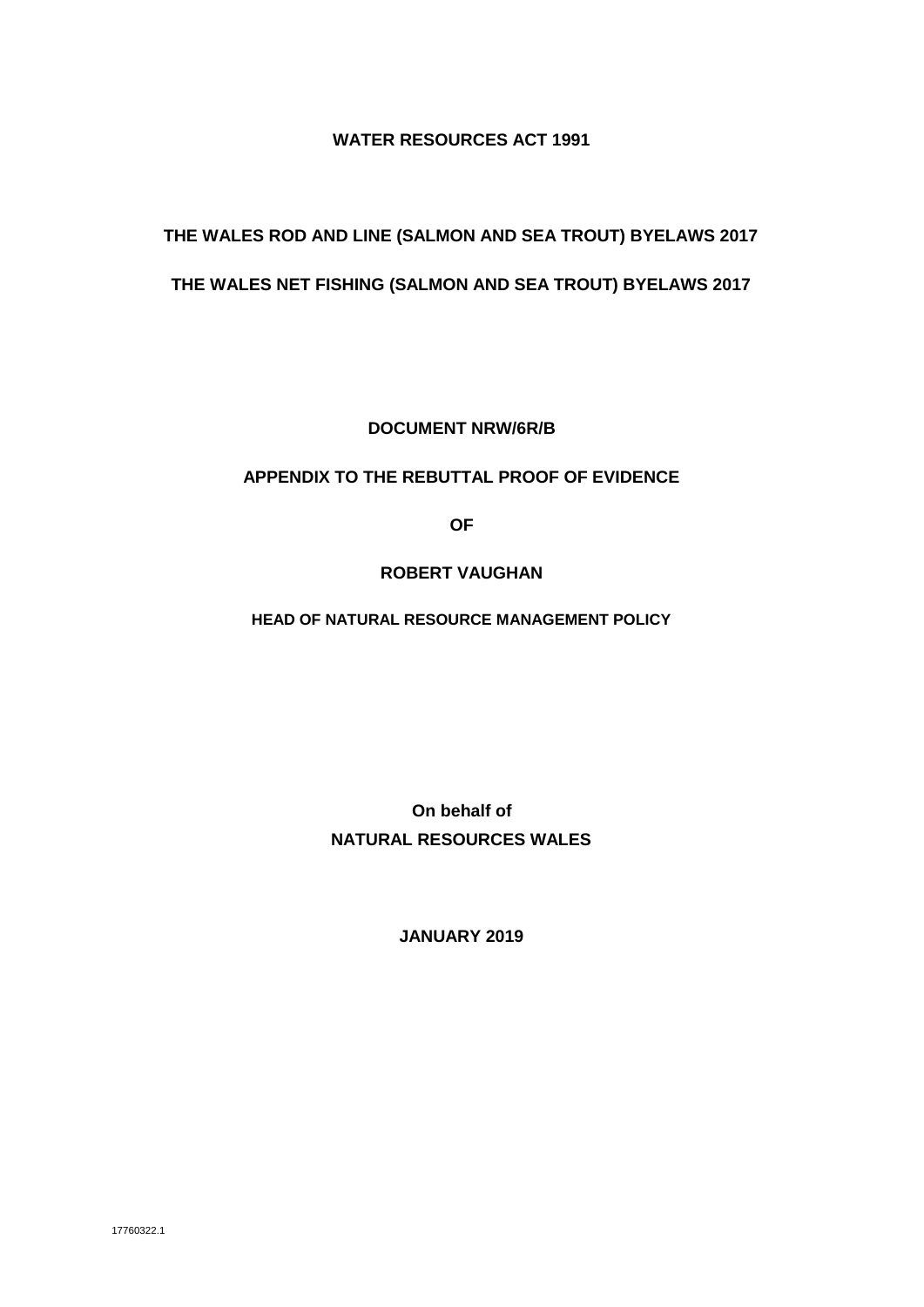This site uses cookies to make the site simpler. Find out more about cookies

The Welsh Government, working for a fairer and more prosperous Wales



Llywodraeth Cymru Welsh Government

Home > News > Environment and countryside > 2018 > Regulatory measures to tackle agricultural pollution to be introduced

# Regulatory measures to tackle agricultural pollution to be introduced

Cabinet Secretary for Energy, Planning and Rural Affairs, Lesley Griffiths, has today confirmed regulations covering the whole of Wales to protect water quality from agricultural pollution will be introduced next spring.

#### Wednesday 14 November 2018

The regulations will come into force in January 2020 with transitional periods for some elements to allow farmers time to adapt and ensure compliance.

RELATED

Environment and countryside 14 November 2018

TAGS

The regulations will include the following measures:

- nutrient management planning
- sustainable fertiliser applications linked to the requirement of the crop
- protection of water from pollution related to when, where and how fertilisers are spread
- manure storage standards.

There are already reports of poor practices being carried out in unsuitable weather conditions this winter, with the number of incidents this year already exceeding last year.

Cabinet Secretary Lesley Griffiths said:

"Last year, I outlined my intention to introduce a whole Wales approach to tackling nitrate pollution. This year, we have seen an increase in the number of major polluting incidents, damaging both the environment and reputation of the agricultural industry. Equally damaging, in the context of Brexit, is the impact such incidents have on the work underway on Sustainable Brand Values for Welsh Products.

"As winter approaches, I am receiving reports of further incidents and of slurry spreading being carried out in unsuitable weather conditions. Not all slurry spreading is bad, but it must be done legally to avoid such destructive consequences.

"This poor practice is leaving many stretches of rivers devoid of fish. Our rural communities, which depend on tourism, angling and food industries, must be protected.

NEWS BY TOPIC

#### All topics

Business and economy

Culture, tourism and sport

Education and skills

Environment and countryside

#### Finance

First Minister

Health and social services

Housing and Regeneration

Improving public services

- International
- Local government

People and communities

Planning

Science and technology

**Transport** 

Welsh language

#### NEWS BY REGION



NEWS BY DATE

January 2019